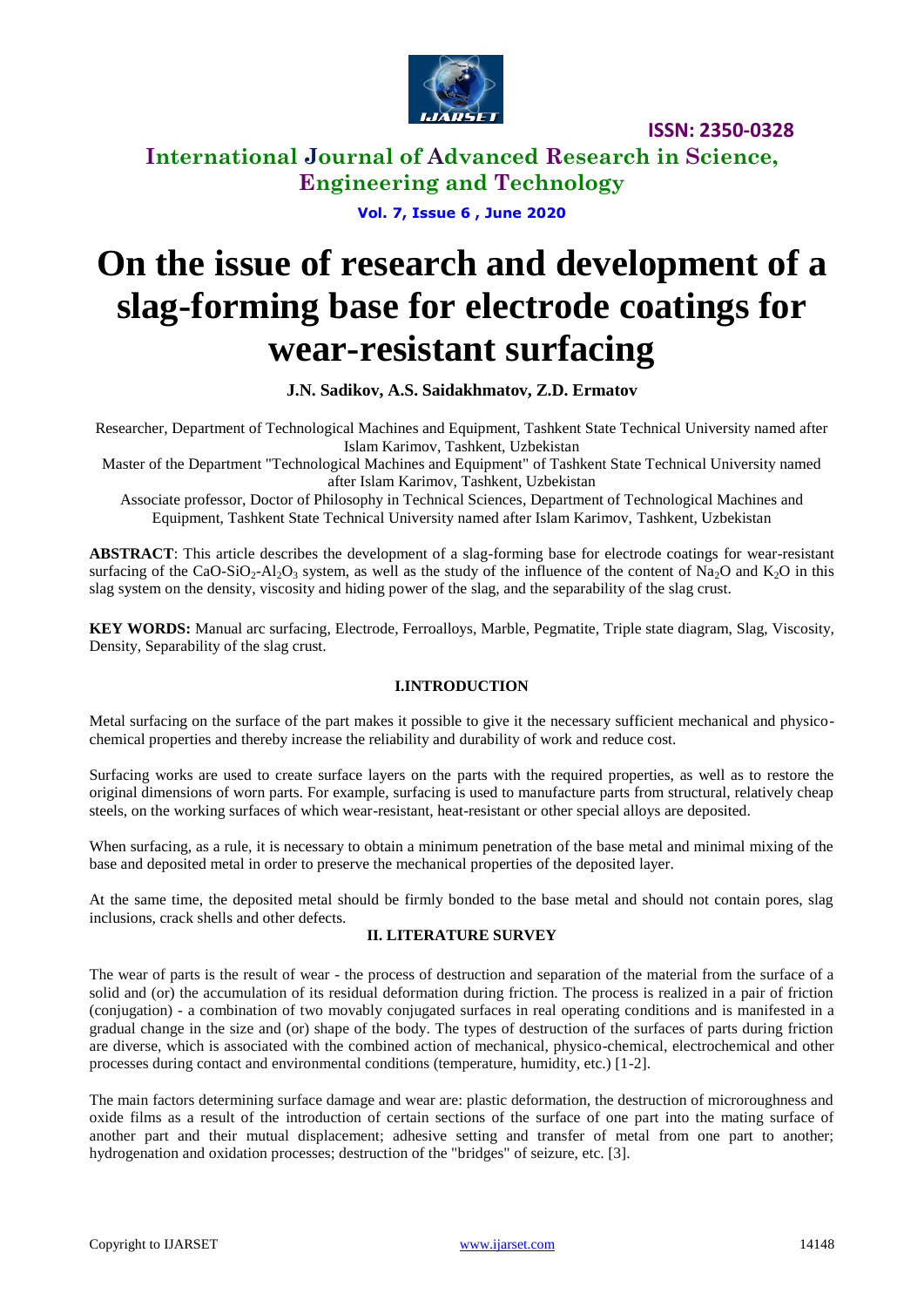

**ISSN: 2350-0328**

## **International Journal of Advanced Research in Science, Engineering and Technology**

#### **Vol. 7, Issue 6 , June 2020**

Production surfacing is used to obtain new bimetallic (multilayer) products. Such products consist of a base (base metal) providing the necessary structural strength, and a deposited working layer (deposited metal) with special properties (wear resistance, heat resistance, corrosion resistance, etc.) [4].

Recovery surfacing is used to restore the original dimensions of worn or damaged parts. In this case, the deposited metal may be similar in composition and properties to the base metal (reducing dimensional surfacing) or differ from them (reducing wear-resistant surfacing) [5,6].

#### **III. METHODOLOGY**

The electrodes for surfacing in the vast majority have basic coatings. This allows, due to the low hydrogen content in the deposited metal, to provide its better resistance to cracking during surfacing of parts from steels with a high carbon content, hard products. The developed composition of the electrode coating for wear-resistant surfacing contains the following components, wt.%: Marble -  $26-28$ ; pegmatite -  $14-16$ , graphite -  $9-11$ , ferrosilicon manganese -  $10-12$ ; ferrochrome 25-27; ferrotitanium - 10-12.

The slag system of electrodes for wear-resistant surfacing is composed of oxides of calcium (marble), silicon (pegmatite) and aluminum (pegmatite).



Fig. 1. Triple diagram of CaO-SiO<sub>2</sub>-Al<sub>2</sub>O<sub>3</sub>

In the CaO-SiO2-A12O3 system, a melting point of 1300  $\degree$  C occurs at compositions of  $\sim$  50% SiO2,  $\sim$  30% CaO, and  $\sim$  20% A12O3. Several chemical compounds are formed in this system, including two ternary ones: CaO • Al2O3 •  $\text{SiO}_2$  containing 20% CaO, 37% Al<sub>2</sub>O<sub>3</sub> and 43% SiO<sub>2</sub> and melting at 1550 ° C, as well as 2CaO•Al<sub>2</sub>O<sub>3</sub>•SiO<sub>2</sub> containing 41% CaO, 37%  $\text{Al}_2\text{O}_3$  and 22% SiO<sub>2</sub> and melting at 1590°C. The system under consideration has a large region of melts with a melting point not exceeding 1600°C, which ensures widespread use of slags based on  $SiO_2$ -CaO-A1<sub>2</sub>O<sub>3</sub>. The slags of this system, if they contain 48–54% CaO, are scattered into powder upon cooling.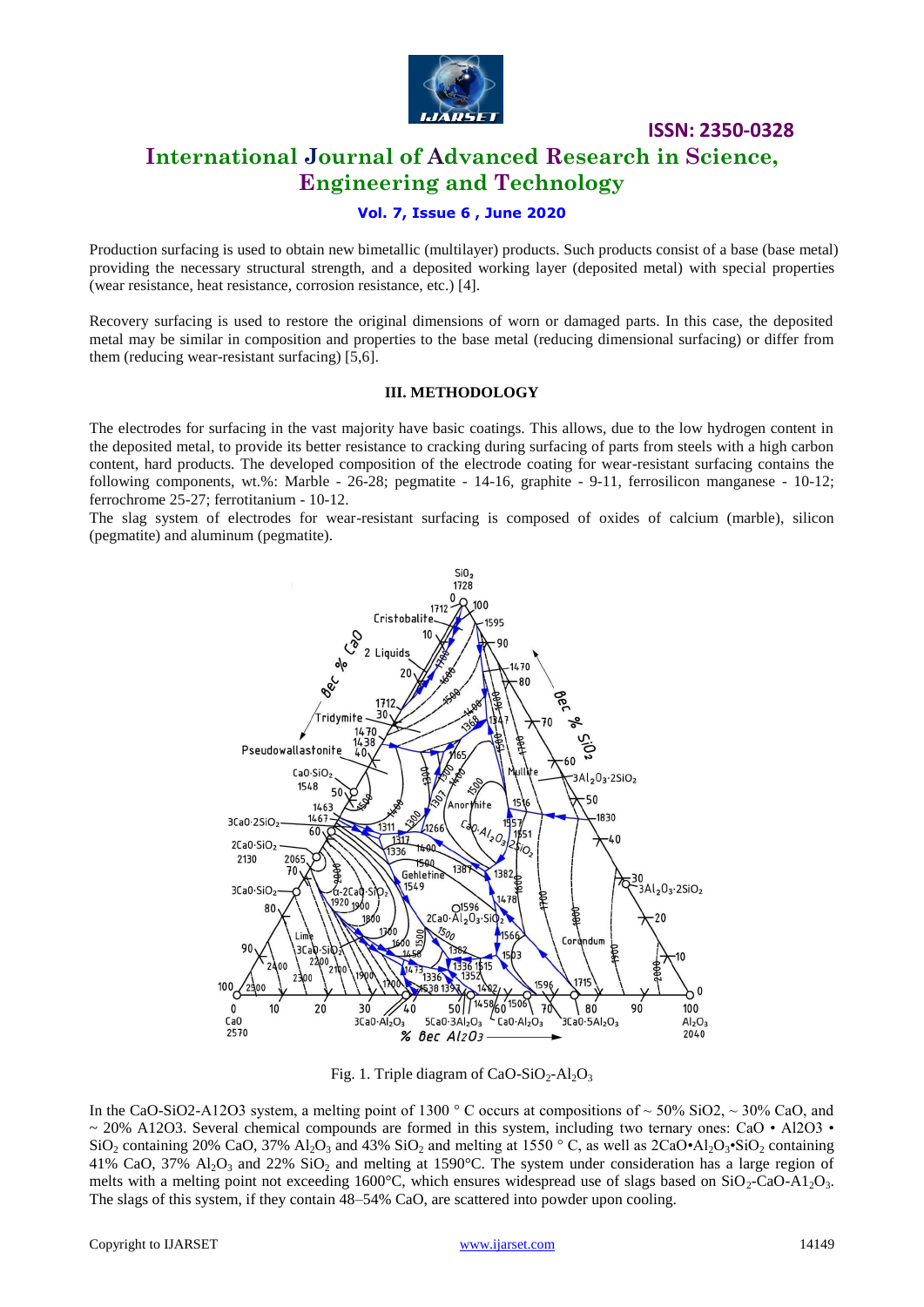

# **ISSN: 2350-0328 International Journal of Advanced Research in Science, Engineering and Technology**

## **Vol. 7, Issue 6 , June 2020**

The mineralogical composition of the slag and its structure also affect its physical and technological properties.

We studied the effect of additives of oxides Na<sub>2</sub>O and K<sub>2</sub>O (content of 7.08% and 4.15% in pegmatite, respectively) on the properties of slag (density, viscosity, surface tension) related to the CaO-SiO<sub>2</sub>-Al<sub>2</sub>O<sub>3</sub> system. In parallel, the influence of the physical state of the slag on the welding and technological properties, such as: the covering power of the slag and its separability, was investigated.



Fig. 2. Dependence of the density of surfacing slag of the CaO-SiO<sub>2</sub>-Al<sub>2</sub>O<sub>3</sub> system on the Na<sub>2</sub>O and K<sub>2</sub>O content

As can be seen from fig. 2 oxides of sodium and potassium significantly reduce the density of slag.

To measure the viscosity of the slag used methods of viscometry. The method is based on the law of fluid flow, which is in the gap between two coaxial bodies, one of the bodies rotating and the other stationary. The viscosity is determined by the measured torque at a given angular velocity. Slag viscosity was measured on a rotational viscometer with a rotating working fluid.

The dependence of slag viscosity on the content of Na<sub>2</sub>O and K<sub>2</sub>O in the initial slag at  $T = 1700$  K is shown in Fig. 3.



Fig. 3. Dependence of the slag viscosity of the CaO-SiO<sub>2</sub>-Al<sub>2</sub>O<sub>3</sub> system on the Na<sub>2</sub>O and K<sub>2</sub>O content

Potassium and sodium oxides reduce the viscosity of molten slag, and with an increase in the amount of  $K_2O$ , the viscosity of the slag decreases more than with the same amount of  $Na<sub>2</sub>O$ . All this is explained by the properties of anions and cations, which are formed during the dissociation of these oxides.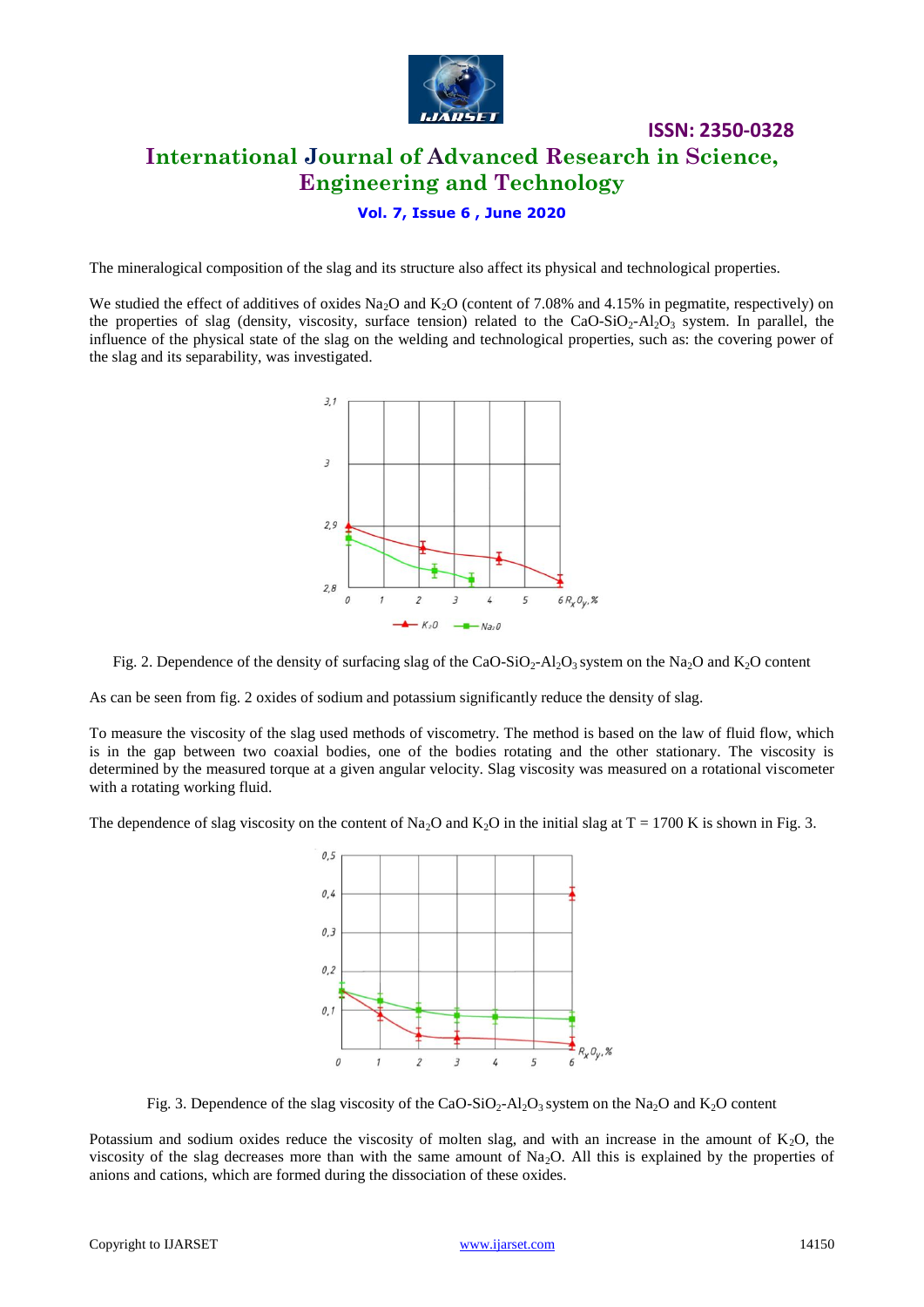

# **ISSN: 2350-0328 International Journal of Advanced Research in Science, Engineering and Technology**

#### **Vol. 7, Issue 6 , June 2020**

The covering power of slag during surfacing with coated electrodes was determined by the product of the quotient of dividing the thickness of the slag crust at the top of the deposited bead to the thickness of the slag crust at the base of the deposited bead and the surface area of the deposited bead coated with slag, S1, to the total surface area of the bead  $S_2$ , i.e.:

$$
K_{C.P.} = \frac{\Delta_1}{\Delta_2} \cdot \frac{S_1}{S_2}
$$

The influence of the content of Na<sub>2</sub>O and K<sub>2</sub>O in the slag on the opacity of the slag is shown in Fig. 4.



Fig. 4. Dependence of the covering power of the CaO-SiO<sub>2</sub>-Al<sub>2</sub>O<sub>3</sub> system on Na<sub>2</sub>O and K<sub>2</sub>O content

As can be seen from fig. 4, with an increase in the content of Na<sub>2</sub>O and K<sub>2</sub>O, the covering power of slag increases.

The determination of the separability of the slag crust is based on the determination of the impact force applied to the sample. The essence of this method lies in the fact that on the surface of the plate is surfacing the first roller. After surfacing, it is freed from slag and the second roller is surfaced with the first half overlapping by half its width.

The surfaced plate is placed in the quick-acting clamps of the pendulum head, at a temperature of the deposited metal it was above 450 ° C, and a striking stroke was performed on the back side of the deposited layer of the plate. The angle of rise of the pendulum is maintained in all experiments constant and equal to 60°. The magnitude of the shock load is chosen such that no plastic deformation of the sample occurs. The assessment of the separability of the slag coating is carried out by the area of the separated slag crust.

The dependence of slag separability on the content of  $Na<sub>2</sub>O$  and  $K<sub>2</sub>O$  oxides in it is presented in Fig. 5.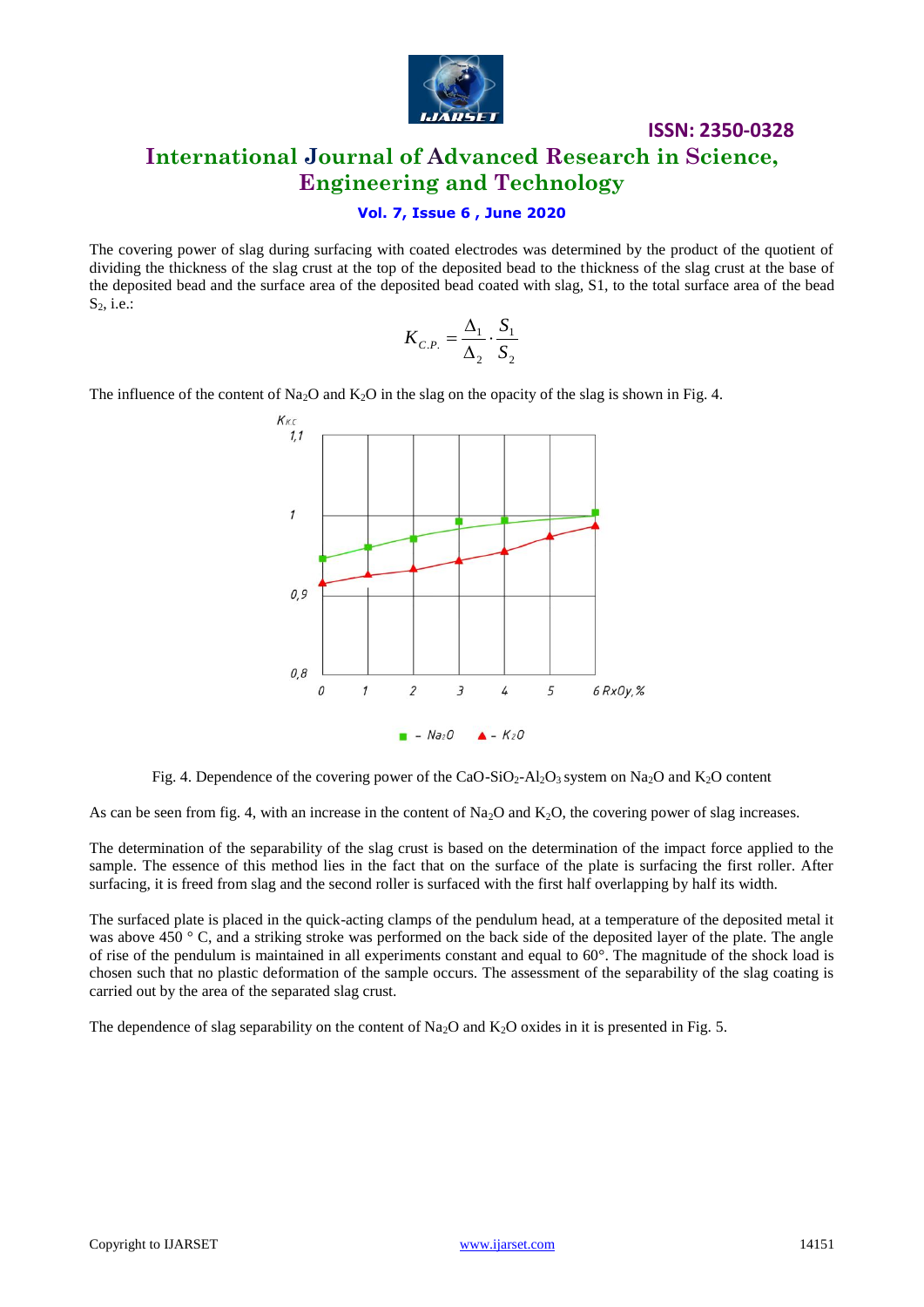

# **International Journal of Advanced Research in Science, Engineering and Technology**

**ISSN: 2350-0328**

## **Vol. 7, Issue 6 , June 2020**



Fig. 5. Dependence of the slag crust separability m<sup>2</sup>/MJ on the Na<sub>2</sub>O and K<sub>2</sub>O content in the slag of the CaO-SiO<sub>2</sub>- $Al_2O_3$  system

The separability of the slag crust is one of the most important indicators of the processability of surfacing materials.

The separability of slag depends mainly on the epitaxial intergrowth of slag and weld metal, which is possible if they have a similar structure at the phase boundary. As can be seen from fig. 5, with an increase in the content of Na<sub>2</sub>O and  $K<sub>2</sub>O$ , the separability of the slag crust decreases.

#### **IV. CONCLUSION AND FUTURE WORK**

Electrodes for wear-resistant surfacing were developed, containing the following components, wt.%: Marble - 26-28; pegmatite - 14-16, graphite - 9-11, ferrosilicon manganese - 10-12; ferrochrome 25-27; ferrotitanium - 10-12. The introduction of Na<sub>2</sub>O and K<sub>2</sub>O into the CaO-SiO<sub>2</sub>-Al<sub>2</sub>O<sub>3</sub> system reduces the density, viscosity of the slag, worsens the separability of the slag crust, but increases the hiding power of the slag.

#### **ACKNOWLEDGMENT**

This work was carried out in the framework of a business contract with the Tashkent Pipe Plant named after V.L. Halperin No. 9/2020 on the theme: "Development of coating composition and production technology of surfacing electrodes"

#### **REFERENCES**

[2] Dunyashin N.S. Development of multicomponent coating of electrodes for manual arc welding of low carbon and low alloy steels. - T .: Fan va texnologiya, 2019 - 160 p.

[4] Moraveckii S. I. Separation of the slag crust during arc welding (review) Ch. 1. The mechanism of chemical adhesion of the slag crust with the weld metal // Automatic welding. - 2011. - No. 1. - pg no: 32-37.

[6] Dunyashin N.S., Galperin L.V., Ermatov Z.D. On the development of a physical simulation of the cast metal weld chemical composition formation during manual arc welding on the basis of the electrode coating mixture components classification//Austria. European Sciences review. Scientific journal, 2019. - № 1 - 2 (January–February). – pg no:  $56-58$ 

<sup>[1]</sup> Verkhoturov A.D. Methodology for creating welding materials: monograph - Khabarovsk: DVGUPS Publishing House, 2009. - 128 p.

<sup>[3]</sup> Kornienko E. E., Ignatov M. N., Ignatova A. M., Naumov S. V., Chumachenko A. Yu. Investigation of the temperature dependence of the coefficients of thermal expansion of the weld metal and welding slag in the range  $100 \dots 1000 \,^{\circ}\text{C}$  / // Metal Processing. - 2012. - No. 3 (56). - pg no: 116-119

<sup>[5]</sup> Moravetsky S. I. Separability of the slag crust during arc welding (Review). Part 2. The nature of the influence of the main factors on the separability of the slag crust // Automatic welding. - 2011. - No. 2. - pg no: 22-27.